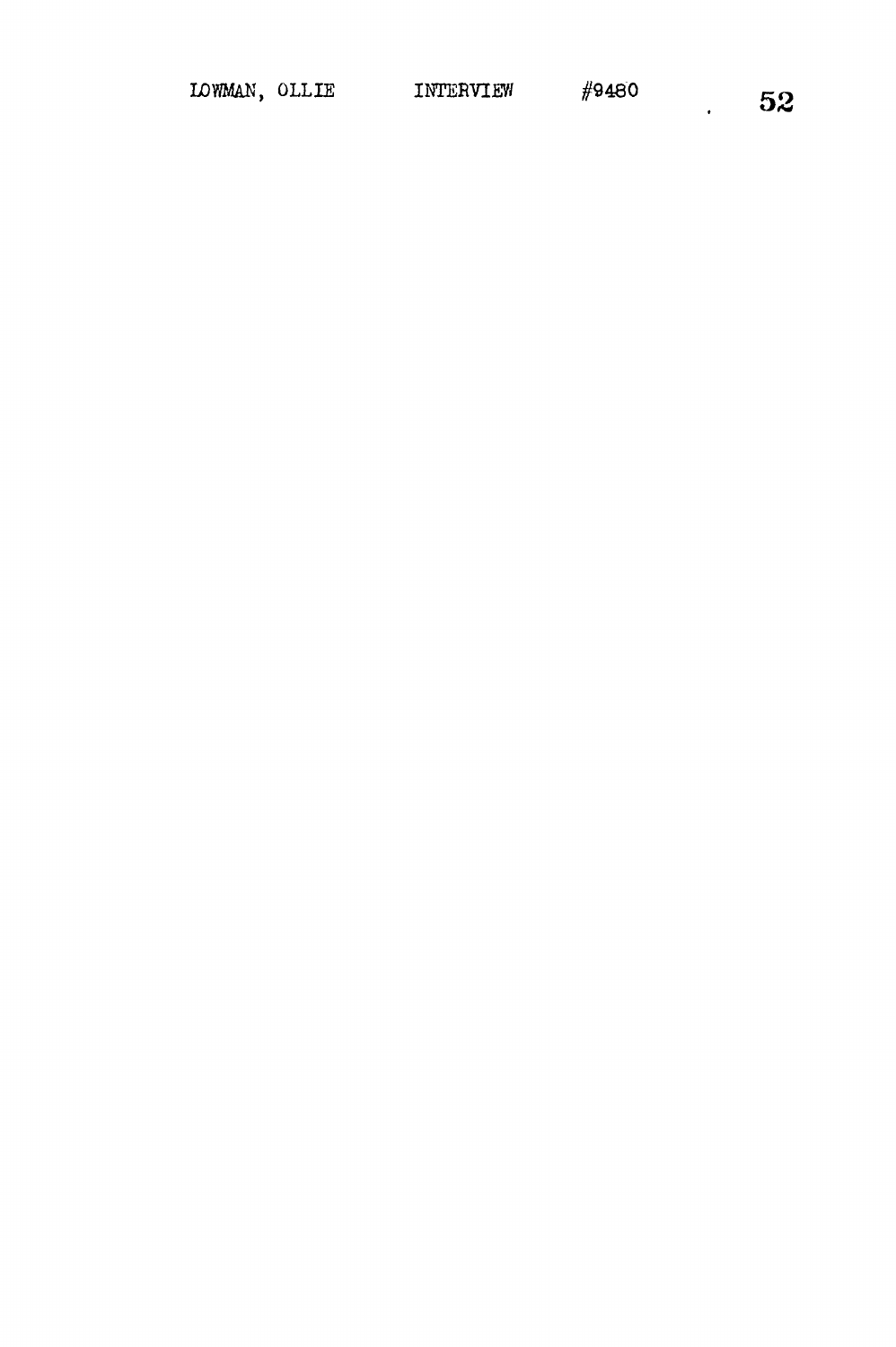|    | Indian-Pioneer Hatery Project for Oklahoma                                                                                                   |
|----|----------------------------------------------------------------------------------------------------------------------------------------------|
|    | 9480<br>I TERVIE :<br>LOWLING CLLIE                                                                                                          |
|    | Field Worker's name .ugust i. Custer.                                                                                                        |
|    | This report made on (date) __ Decemb r 14, 1957.                                                                                             |
|    | 1. Nate  ra. Cllie Lowman                                                                                                                    |
|    | 2. Port folge Address of Geary, Alahoma                                                                                                      |
| 3. | Residence aldress (or Loation) an Nighay $\circ$ 270                                                                                         |
|    | 74. DATE FRANK: The Main Day Wear 1884                                                                                                       |
|    |                                                                                                                                              |
|    | 5. Mine of Father John Mulliven Place of birt. Tennessee                                                                                     |
|    | Other information about father rioneer - furner                                                                                              |
|    | 7. Mars of ther is miliving place of birth lennessed<br>Step-mother Dully sullivan<br>Other informed ion about mether Lother aied ubout 1895 |

Totes or evanies, narratively to object work redealing with the life and at by the state of the construction of Referent practical for sugared a series and researches. Subtimes an blank sheets if necessity and about limits to this form. Tumber of sheets 

BIOGRAPHY FORM **ERE PROGRESS AETITSTRATION** 

 $-$ Porm  $A = (S-149)$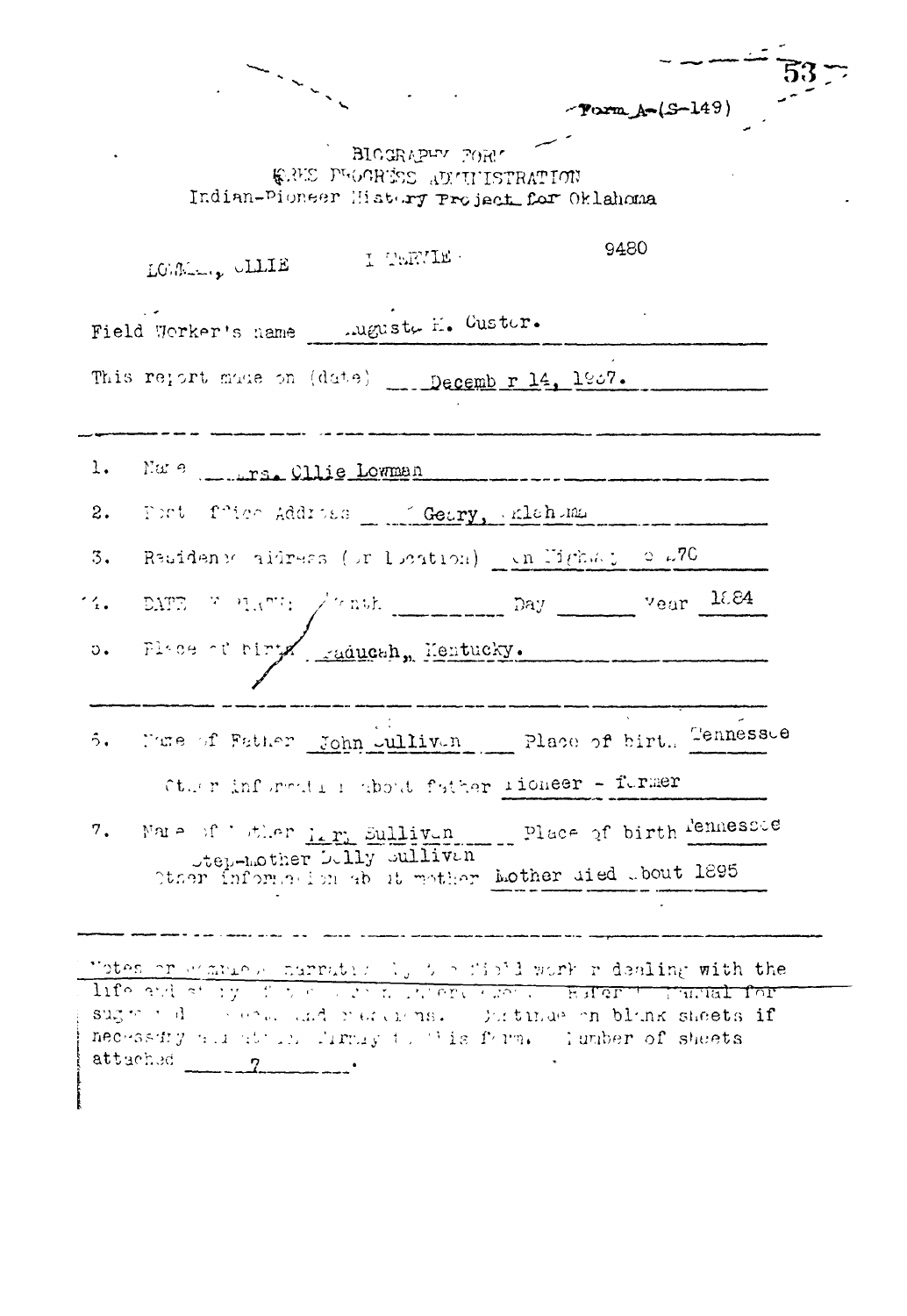## **INTERVIET** LOWARN, OLLIE 9480

Augusta H. Custer, Investigator, December 14, 1937.

## An Interview with Mrs. Ollie Lowman, Geary, Oklandma.

I came with my parents in a covered wagen, from Urich, Missouri, to Butte. This place is now mown as Cakwood; there was just a store and post office there when we came and the mail was carried on horseback three times a week from Kingfisher. We had an old white mule and I often would ride this old mule and go to the store for the mail and what necessities we had money to buy.

an uncle and his family started out here with us but they decided to stop in southwest City, Missouri, so my folks came on without them as my eldest brother was out here and had taken up a claim. After our mother died my brother left home and came sest. Father married again and then we came to my brother.  $He$   $'$  had a two room house made of native lumber. There was no floor and the partition was two logs and then we. stretched a curtain the rest of the way to the ceiling and that was what we called two rooms.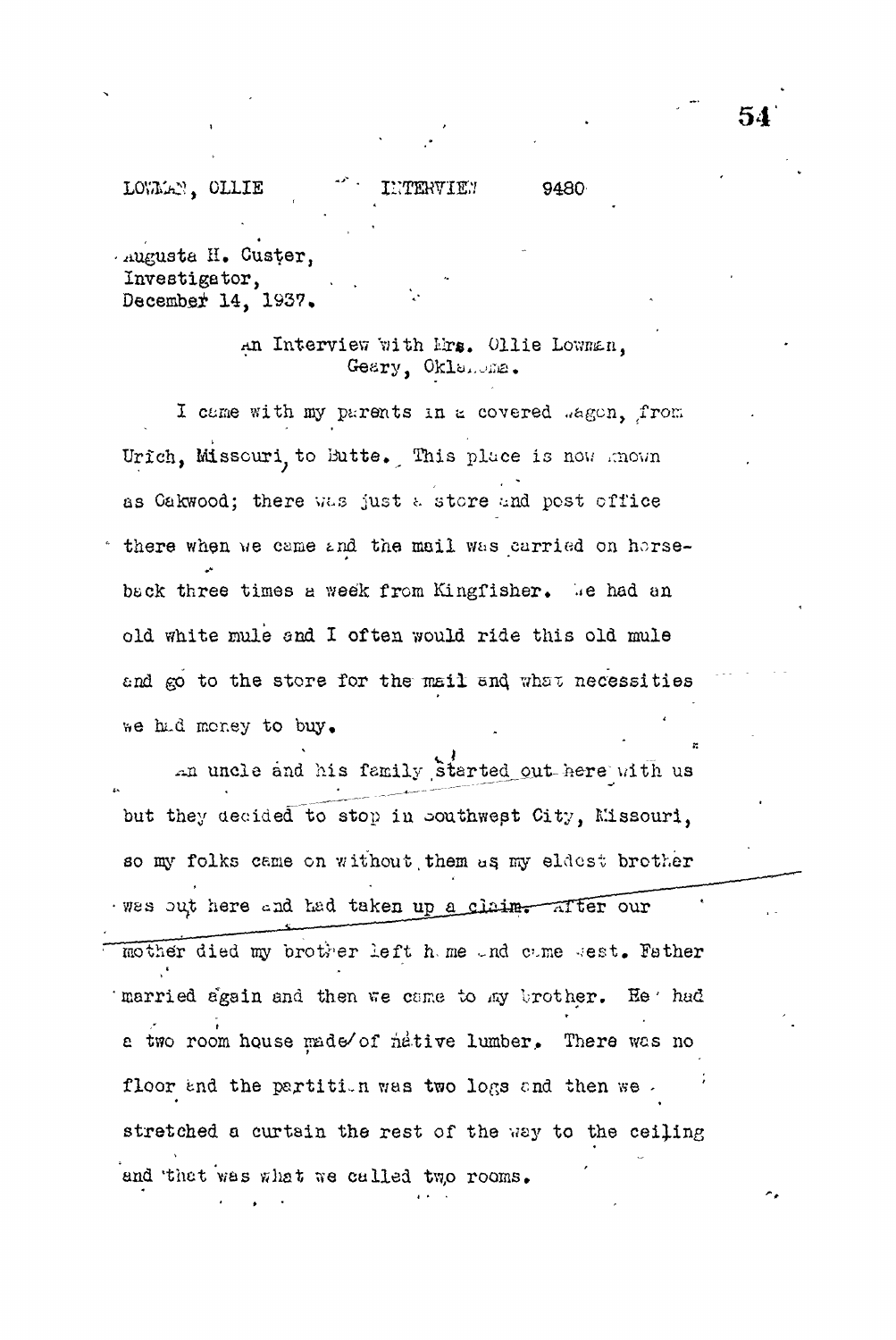LOWMAN, OLLIE L.TERVIEW 9480

Later Father took up eighty ucres and built a two room log house.

.e lived with Brother one year, and there were six of us in those two small rooms: Ly brother contrived to build a folding bed some way, and it could be teken down during the day. As nearly as I cen remember, it worked something like the tables that are used in camp cottages. It was just like a table and . ould fold up to the ..all and be hooked  $\sim$ during the day and had little legs that supported it during the night.

 $k$ ny a night and evening all  $\ell$ he light we had wes a brush firetbuilt on the stove hearth. It kept some one replenishing the fire  $\mathcal{A}$ 1 the time. Of course this let the smoke escape into the room and this would make our ejes smart and burn, besides it smoked the make our existence in the smart and burn/ besides in the smart and burn/ besides in the smart  $\mathbf{r}$ ceiling black. We did not/wave money to keep coal oil. all the time.

I remember that we often grated corn to make corn bread when the roasting ears beceme too hard to eat off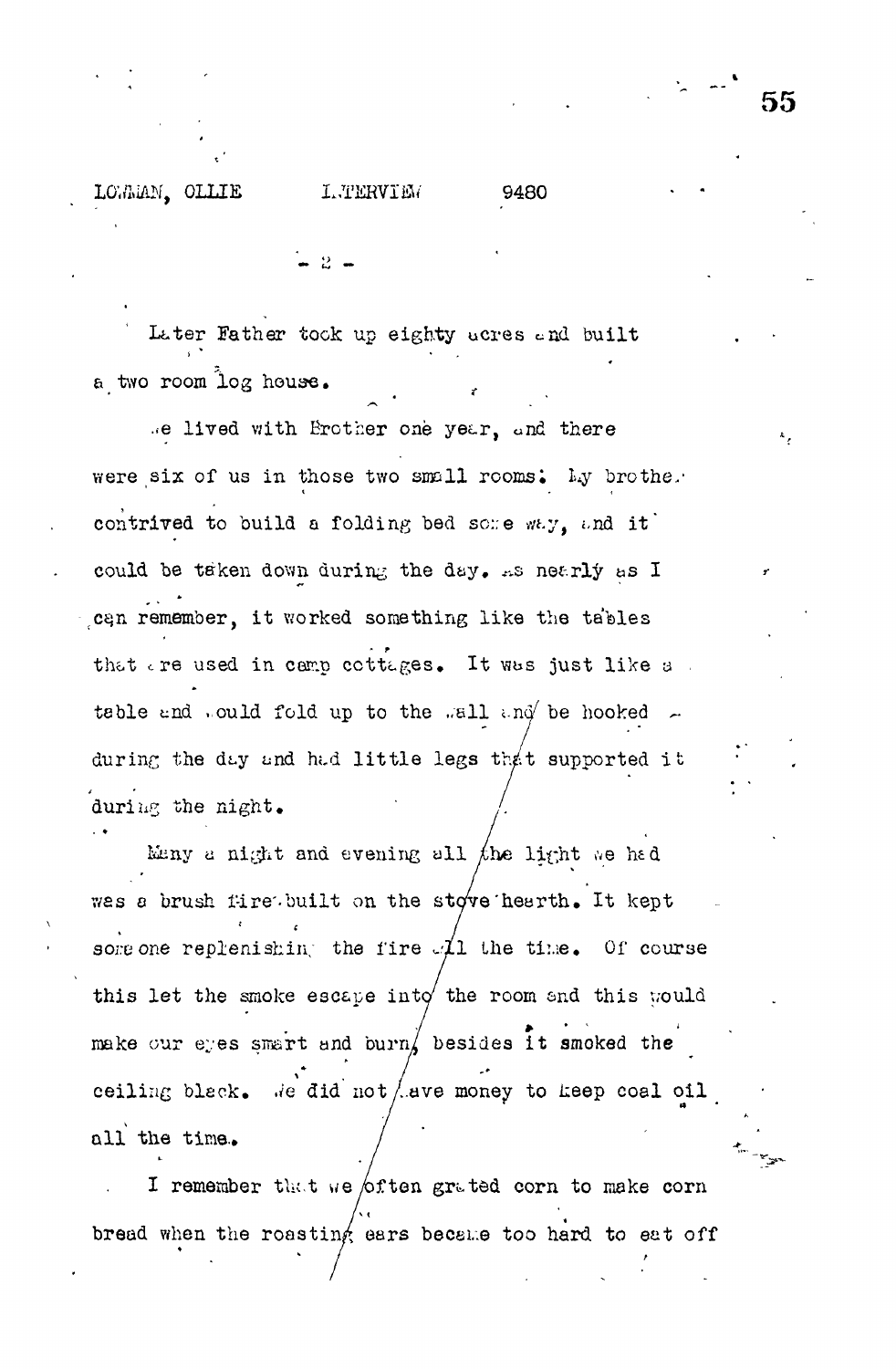LOWMAN, OLLIE

the cob. As I remember it made good bread; we always used about two eggs in one batch of bread.

IMTERVIEW

9480

then I was old enough I worked ut for \$1.50 per week. In this way I helped my folks and bought my clothes and some for my sister. I am sure that we did not have more than \$12.00 worth of clothing diring the year. Then we went to church and Sunday School. we walked about three miles and to save our shoes we carried them and went bare-footed through the black, jacks. The rough path would have scarred our shoes and worn the soles out but our feet would heal if we snagged or scratched them. Je were not the only ones who did this. Most of our neighbors did the same way especially if they had to walk.

when my father's family left Southwest City, Missouri, where my uncle stayed, we had just  $310.00$ . We were two weeks on the road and had to buy horse feed part of the time and when we arrived Father had some of that \$10.00 left.

56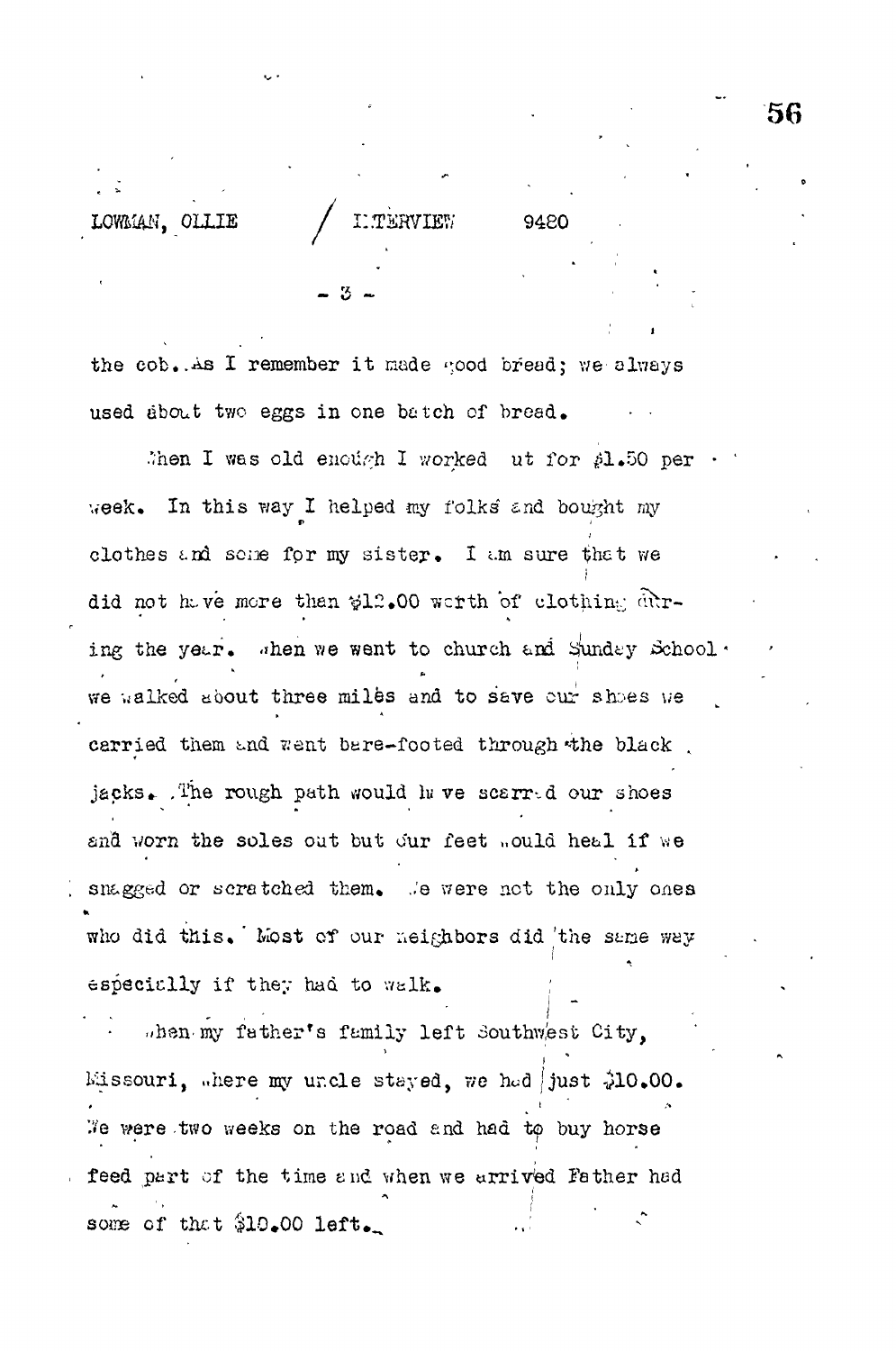LOWMAN. OLLIE

I worked for a Mrs. Young and she was considered to be pretty well off. She had clothing that was sent to her from relatives back East and she did not look like the rest of us who bought the cloth end made our own clothes. Some sewed sith their hands as sewing machines were scarce in those days. I remember the first hat I ever owned. I thought it was the prettiest thing that I had ever seen and thought that I was quite extravagant in buying it as it cost \$1.50. It wis a sailor hat and covered with flowers.

Indians were plentiful and while I was working for Mrs. Young an Indian came and put his hand up to his face and looked in the window. I did not know there was anyone near until I saw his shadow on the wall. He was an old Indian and he would come in the house and take hold of you, talking all the time and no white people could understand him. Perhaps it was because we women were so scared of him. He never hurt anyone. . I was married to Ben Lowman when I was sixteen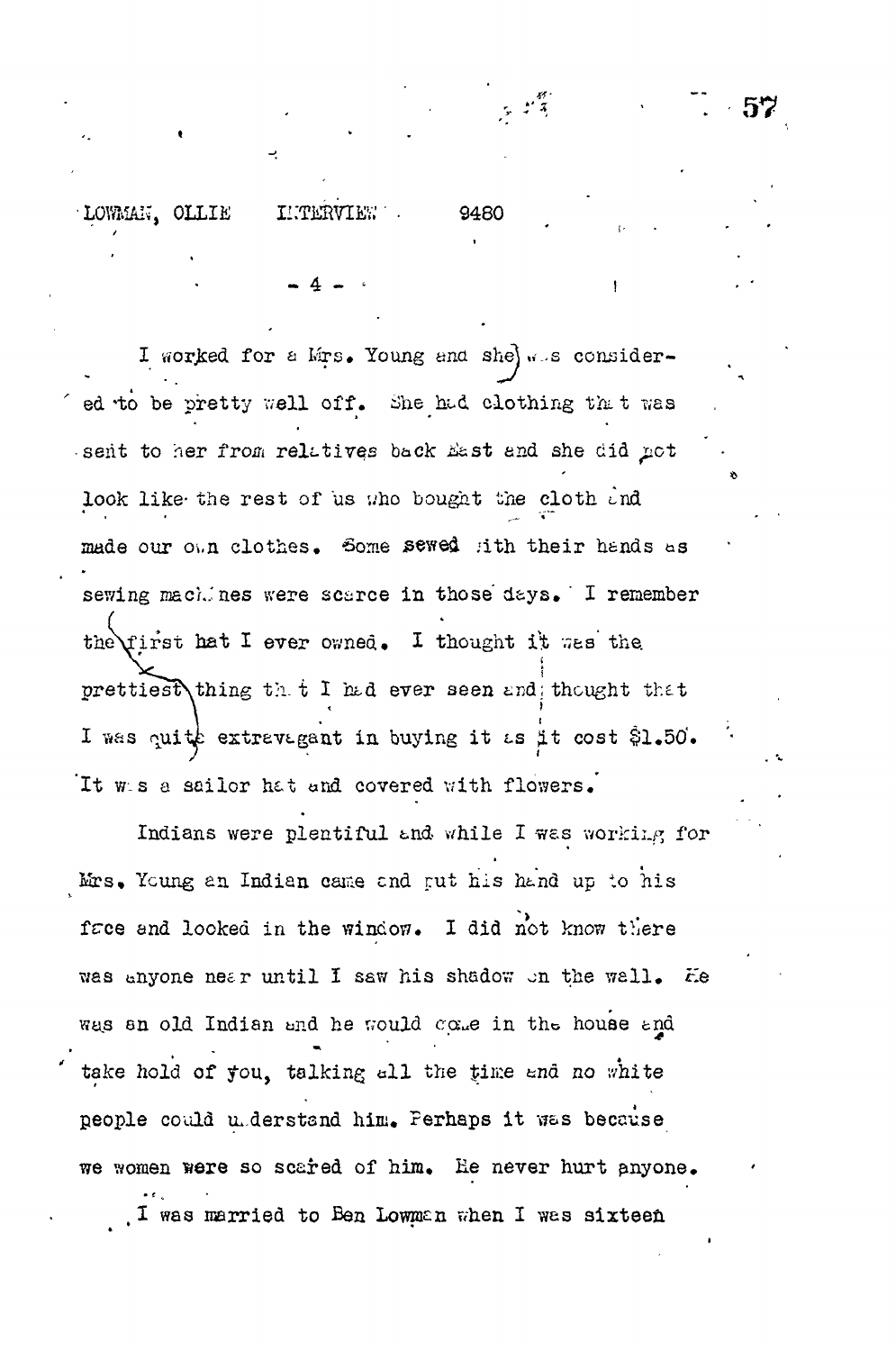LOWAN, OLLIE **INTERVIE?** 

years old. He had a job with the Government keeping a stallion for breeding purposes. The Indians used to bring their mares to this horse in order to encourage the Indians to raise better ponies. Ben got 245.00 a month. We lived down near the place where Bridgeport is today. But we were stationed on the north side of the south Canadian River. There were no houses there at that time and we lived in a tent. Mr. Lowman made a table and we paid on Indian 25 cents a month rent for a cookstove.\* we had a bed which Ben made from some boards.

I remember one night there was on atfully hard rain and the water came through that tent like there was no canvas. Ben piled everything in the tent on me to keep me ary and almost crushed and smothered me as every thing got wet. I got up and crawled under  $Thé$ table as it had oilcloth on it; it kept the rain off of me but I was already wet and cold. As soon as the worst was over we went to Mr. John Tyler's house; he was the Indian Agent and we camped near his house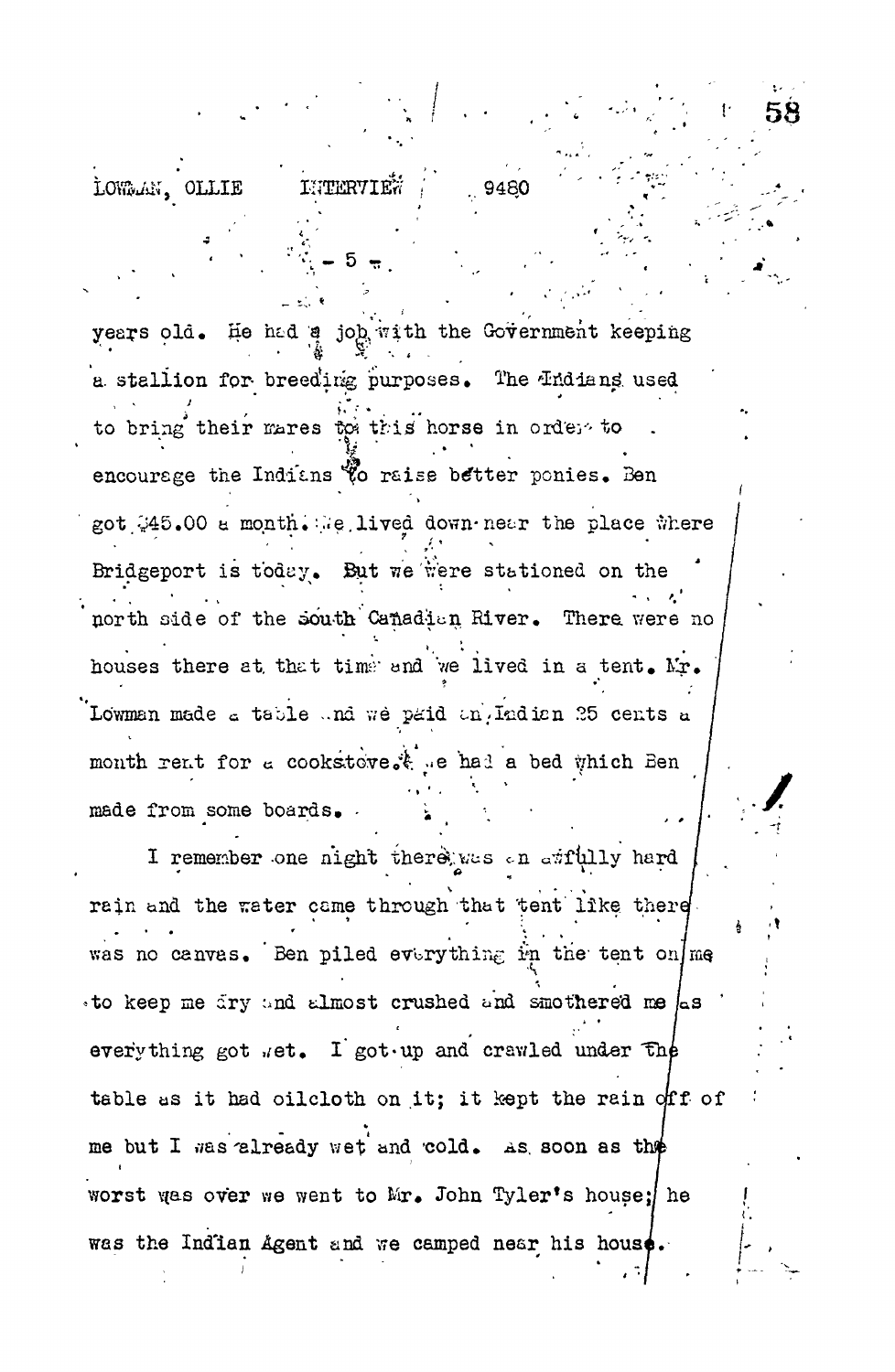Mr. Tyler gave the Indians Government rations every month and we went to the house and stayed in the commissary the rest of the night. Mr. and Mrs. Tyler were sleeping ap stairs and did not kidw that we were in the house until morning. We were vet and cold.

I TERVIE.

LOWMAN,

OLLIE.

. .. Mr. Gorham had a toll bridge across the river and we kept that for about two years.

One time two squaws and a buck came and wanted chewing gum. I did not have any and they looked the place over, u der the chairs, and tables . nd in the oupboards. hen they could not find any they took. hold of me and jerked me around quite rowghly. It almost frightened me to death. All Indians carried knives either in their belts or stuck in scabbards some place. They used these knives to skin horses or dead cattle. I have seen Indians skip a dead horse.

Ny brother had been hunting one time and had gone farther than he had intended. #e was tired and wanted food. He came to an Indian camp and he smelled